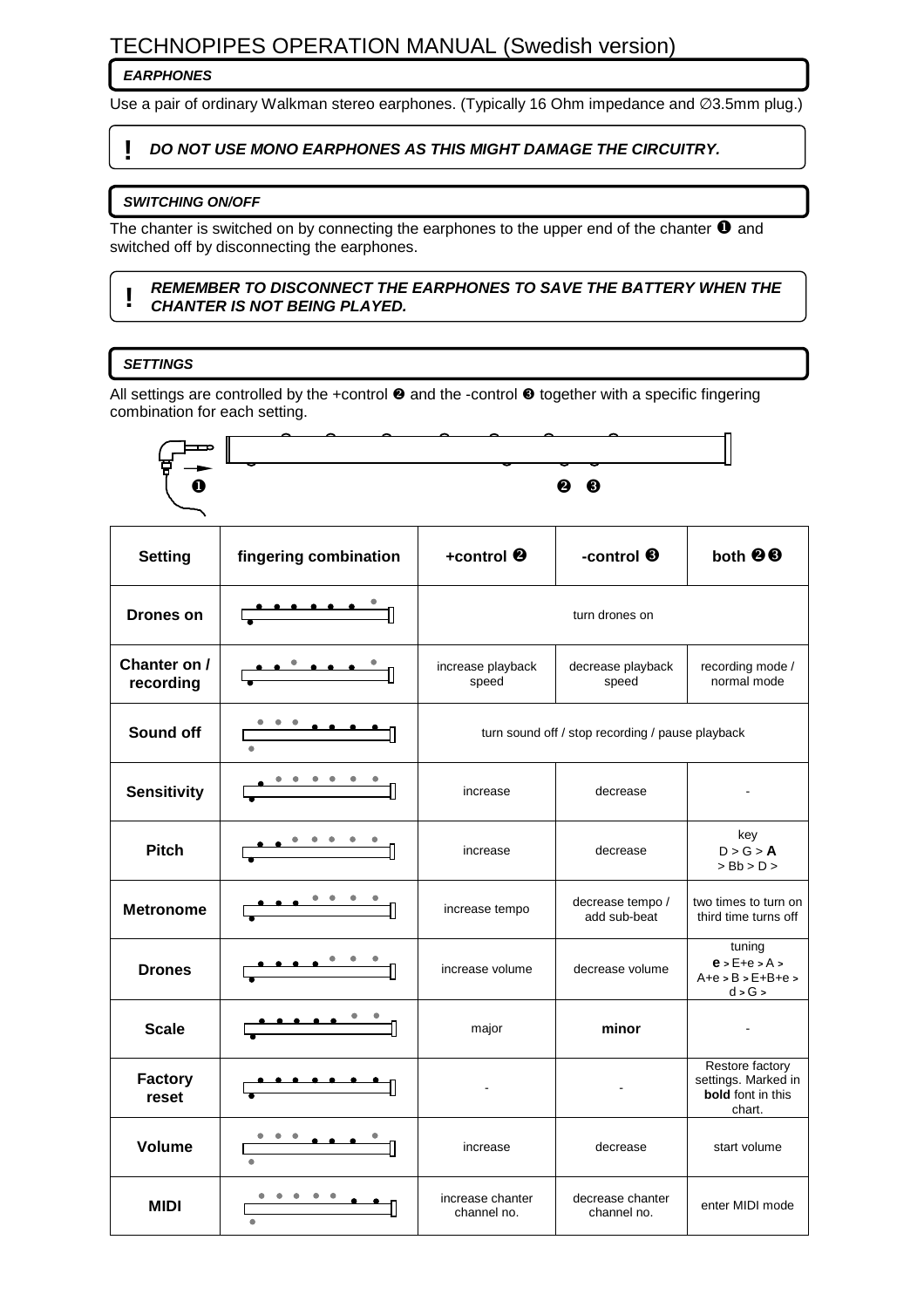The output volume depends to some extent on the type of earphone plugged in.

# **! PLAYING AT HIGH VOLUME MIGHT DAMAGE YOUR HEARING.**

#### **PLAYING**

The contacts of the chanter are electrical and not mechanical, meaning they do not have to be pressed down to become activated. The grip does not have to be any firmer than that on the pipe chanter.

Start-up sequence:

- 1) Start drones by playing the Drones on fingering combination. (Optional)
- 2) Start chanter by playing the Chanter on fingering combination.

#### **SENSITIVITY**

It could happen, from time to time, that your fingers are very dry, causing them to become poor conductors. The chanter, being dependant of electrical conductivity, may then have some trouble playing the note your fingers indicate, instead producing a squeaky sound, or the wrong note. You then need to increase the sensitivity. Sometimes, on the other hand, your fingers may be very warm and short-circuit the chanter through a very thin film of sweat, so that the chanter fails to detect that a finger no longer is on a contact. You then need to decrease the sensitivity. The sensitivity can be set to five different levels.

# **PITCH**

The chanter starts in the key of E (329Hz). The low E goes from 139Hz up to 554Hz in steps of 0.1 to 0.5Hz. The key of the chanter can easily be set to A, D, E, F, or A. The accuracy is within  $\pm 3$ Hz.

#### **MIDI**

MIDI (Musical Instrument Digital Interface) is an electronic communications protocol that enables electronic musical instruments, computers, and synthesizers etc. to communicate with each other. MIDI does not transmit an audio signal - it transmits digital data messages defining parameters such as pitch and volume of the musical notes to play. See http://www.midi.org for further reading.

MIDI mode is entered, if MIDI combination is fingered at the time the MIDI cable is connected. The chanter is initially set to channel 1, but can be set between 1 and 14. The bass is fixed on channel 15 and the tenor fixed on channel 16. The low E is MIDI note number 64 (E). In MIDI mode, the volume settings for chanter and drones affect the note velocity. It is up to the receiver to interpret the velocity data. (In MIDI mode, metronome and recording are not available.)

#### **RECORDING**

The chanter can record more than 1200 notes. You can play along with the recorded notes to practice phrases, seconds, etc. When recording, the first note and the last note preceding the Sound off note are not stored for simplifying the creation of loops. The recorded track is played back on the right channel, and you play along on the left channel. The playback speed can be set between ¼ and 2 times the recorded speed.

Typical recording sequence:

- 1) Start drones and chanter.
- 2) Play the Recording fingering combination.
- 3) Put your lower hand thumb on both the +control and -control. A high pitched beep indicates recording mode.
- 4) Record as long as you like, or until the memory is full (indicated by a low pitched beep).
- 5) Play the Sound off note.
- 6) Start playback by turning drones on.
- 7) Start chanter and play along.
- 8) Exit recording mode by 2) and 3) above. A low pitched beep indicates normal mode.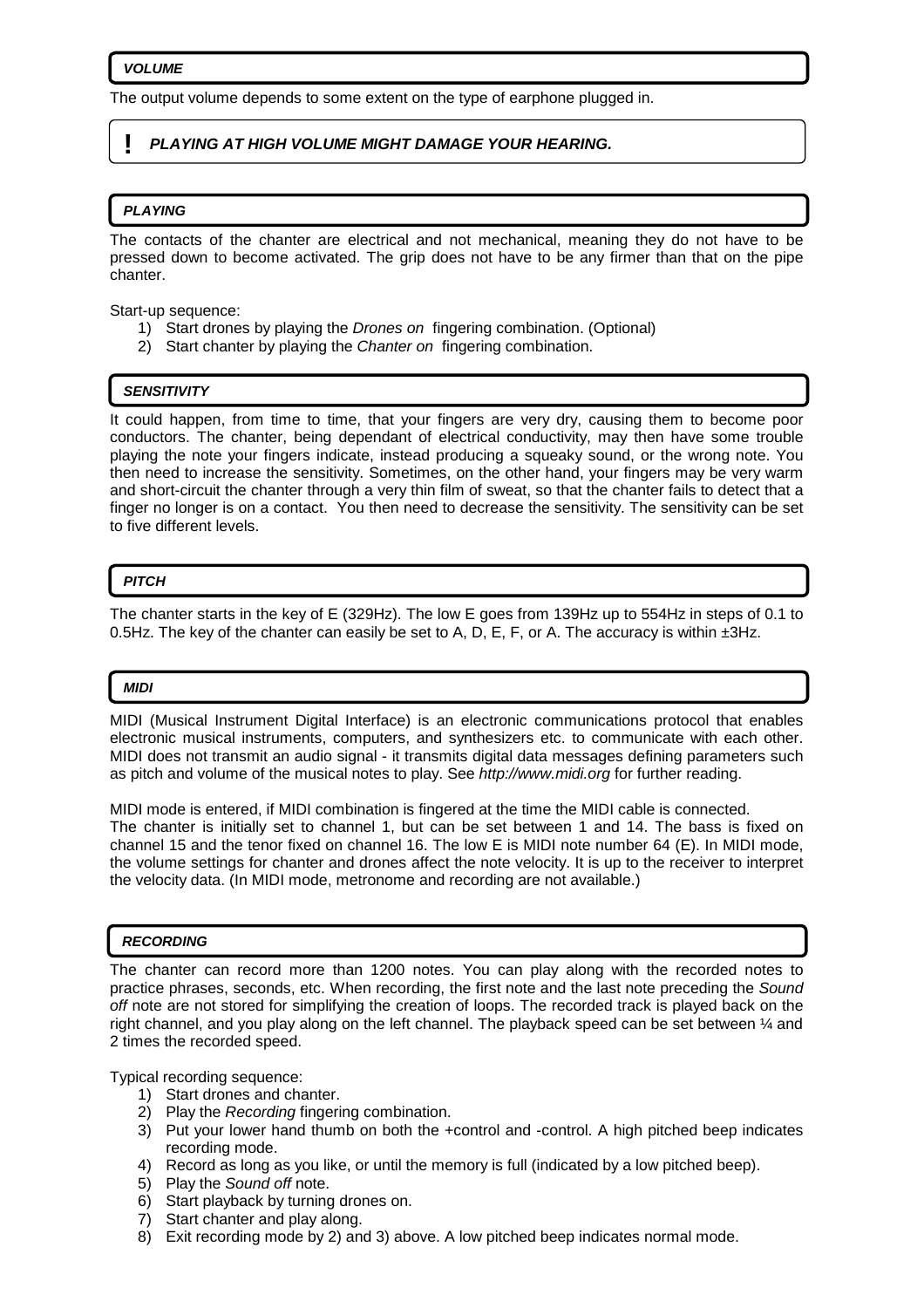# **METRONOME**

The metronome does not start at any given tempo. You set the tempo like this:

- 1) Hold the Metronome fingering combination.
- 2) Think of a tempo in you head.
- 3) Beat the tempo once on the +/-controls (both contacts at the same time).
- 4) (OPTIONAL) Add sub-beats by touching the -control.
- 5) Beat the tempo again on the +/-controls to set the main beat.
- 6) The metronome continues in that tempo.
- 7) Touch +/-controls again holding the Metronome fingering combination: the metronome turns off.

#### **FINGERING**



# **BATTERY**

 $\overline{a}$ 

The chanter uses one 1.5Volt AAA/LR03 alkaline battery, or one 1.2Volt AAA/HR03 NiMH rechargeable battery. The chanter will run approx. 10 hours on a 1000mAh NiMH rechargeable battery, or 20 hours in MIDI mode. A rechargeable battery is recommended as it will be cheaper in the long run.

If the chanter does not start correctly, or runs only for a few minutes before shutting itself off, the chanter needs a new battery.

# **CHANGING THE BATTERY**

Remove the end cap  $\bullet$  from the chanter by firmly pulling it outwards. Move the battery holder to the side to allow the battery to slide out slightly. Tap the battery end of the chanter against the palm of your hand in order to get the battery out. Insert the new battery with the **negative** pole towards the end cap. Make sure the battery holder makes **electrical contact with the negative pole**. Press the end cap back on.



**battery pole!**